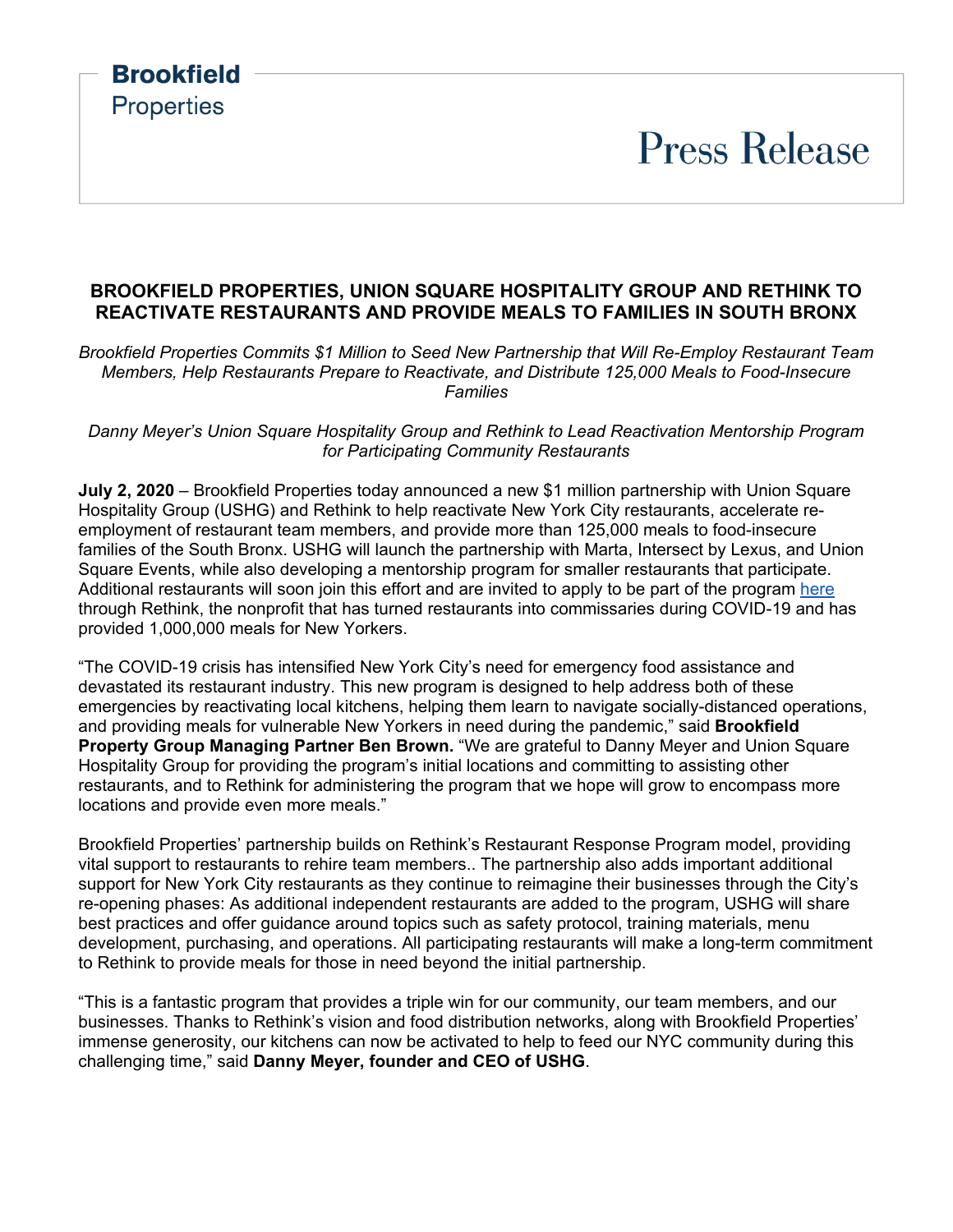## **Brookfield Properties Press Release**

Union Square Hospitality Group is the latest restaurant group to join Rethink's efforts to feed those in need in NYC. On April 1, Rethink turned Eleven Madison Park into a commissary kitchen along with other restaurants like Crown Shy in the Financial District, La Morada in the Bronx, Little Tongs in East Village, Katie O's in Crown Heights and more. Under the leadership of Rethink's founding board member Daniel Humm, the organization is set to expand nationwide in San Francisco, Chicago, Nashville and New Orleans in early July.

"It's so important that other leading restaurant groups like Union Square Hospitality Group join us to feed those impacted by food insecurity both now and following the pandemic." said **CEO of Rethink Matt Jozwiak**. "We've proven this model is successful to keep restaurants' kitchens up and running, keep staff employed, and most importantly create the meals that are so desperately needed at all times, including in crisis."

Brookfield Properties' new partnership with Union Square Hospitality Group and Rethink is the latest example of Brookfield spearheading or funding initiatives to support New York City's response to – and recovery from – the COVID crisis. Brookfield Properties is a major supporter of: the Alliance for Downtown New York's Small Business Rental Assistance Grant program to offer immediate help to storefront businesses; 'Project Parachute,' an initiative to help keep vulnerable New Yorkers impacted by the Covid-19 crisis in their homes; and a paid commercial real estate internship program for undergraduate students who lost opportunities due to the pandemic spearheaded by the Real Estate Board of New York, the City University of New York and Project Destined.

###

#### **About Brookfield Properties**

Brookfield Properties is a fully-integrated, global real estate services company that provides industryleading portfolio management and development capabilities across the real estate investment strategies of Brookfield Asset Management — a global alternative asset manager with over \$515 billion in assets under management.

Brookfield Properties develops and manages premier real estate with a focus on maximizing the tenant experience in addition to the investment and operational performance of the asset. We also focus on integrating leading-edge real estate technologies which enables us to be at the forefront of innovation and sustainability – benefiting not only our tenants, residents and business partners, but also the communities in which we operate.

For more information about our approach to operating and developing best-in-class real estate, please visit [www.brookfieldproperties.com.](http://www.brookfieldproperties.com/)

#### **About Union Square Hospitality Group**

Union Square Hospitality Group has created some of New York's most beloved [restaurants, cafes, and](https://www.ushgnyc.com/businesses/)  [bars,](https://www.ushgnyc.com/businesses/) which offer outstanding food delivered with our signature warmth and hospitality. Founded by CEO Danny Meyer with the opening of Union Square Cafe in 1985, the company now extends beyond the